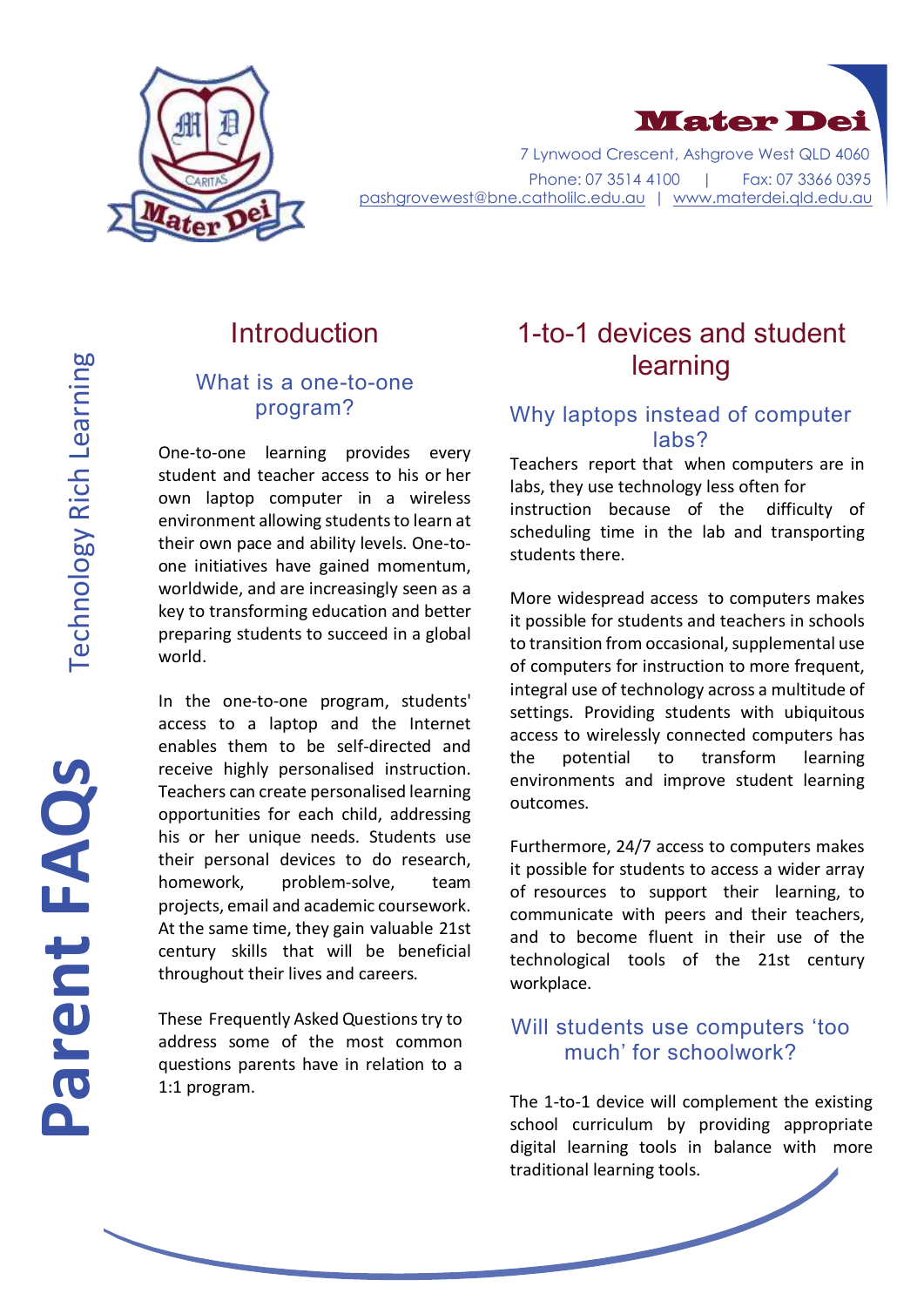Parent FAQs

The goals of the curriculum are supported, not supplanted, by the use of 1-to-1 devices. Students will use 1-to-1 devices where they serve a purpose, for instance, in research, data analysis and generating presentations. Wireless access will allow for 'just-in- time' learning where students can search for information or collaborate with others in a real-time context. Students will be able to use their school files at home and be able to collaborate with their peers on projects through the secure BCE Student Portal.

#### How can 1-to-1 devices improve learning?

With greater access to real-time information, digital learning resources, educational software and collaborative workspaces, students experience higher levels of motivation and engagement in their learning.

Typically students experience initial improvement in areas such as organisational and technological skills, revision, writing and editing work. With the development of presentations and other multimedia projects, students experience subsequent improvement in analytical, presentation and speaking skills.

Involvement in 'virtual workspaces' creates opportunities for collaboration and communication, improving relationships in the classroom through a greater level of interaction between students, their peers and their teachers.

A networked environment, where it is easy to share, develop work and research with peers and teachers, is the environment students will live and work in during secondary school and the future.

Students working together and providing solutions to real-world problems will create links beyond the classroom and move levels of thinking beyond a simple knowledge framework to complex analysis and evaluation.

Increased levels of learning both in and out of school with an emphasis on higher-order thinking, creative thinking and expression will be promoted.

#### Will learning outcomes be evaluated differently?

Students will continue to be evaluated against the Queensland and/or National Curricular. The devices complement the existing school curriculum by providing digital learning tools that link in with planned c lassroom activities. Wireless access points at schools will foster collaboration and teamwork, allowing students to search for information together and share the learning experience.

#### How will 1-to-1 devices be used in the classroom?

This is a technology-rich world and students are immersed in digital technology in their out-ofschool lives. The use of devices in the classroom will evolve over time as students and teachers become more familiar and therefore will be able to optimise the advantage of their use to support teaching and learning in the classroom, wherever that classroom may be.

Staff and students will collaborate and use the device as a tool that develops the student as information seeker, analyserand evaluator, problem-solver and decision maker. They will use programs to create ways in which to communicate their findings and become publishers of their own work.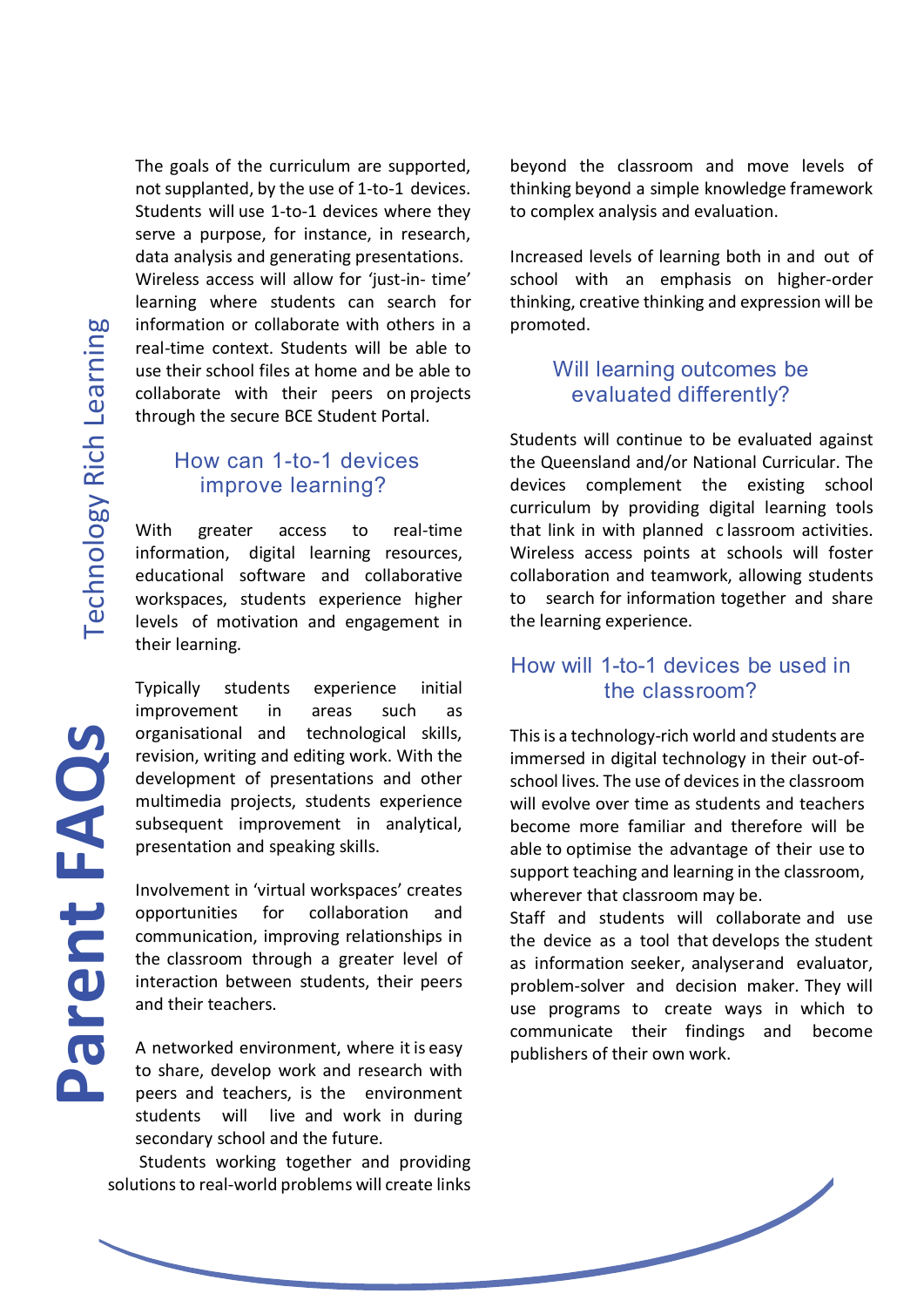#### What about handwriting?

Handwriting will continue to have a place in the classroom as well as the use of the keyboard.

#### What about safe Internet use?

Students are offered a device to facilitate learning anytime, anywhere. Teachers will supervise students as they would for any learning activity as they create and maintain a safe, comfortable and learning-focused classroom. Appropriate use of the Internet service within the BCE network is closely monitored by a filtering system that allows for inappropriate content blocking by a regularly updated list of categories and sites. This does not apply to use of devices outside of the school network, at home this will be a parent responsibility.

Education and support are important for maintaining acceptable use of devices, particularly in relation to Internet access. Like mobile phones, email and messaging systems can be used for unacceptable purposes and to bully others. It is essential that all members of the community, students, parents and staff are aware of this potential and also of the school's Bullying and Acceptable Use policies. Any incident of bullying or unacceptable use should be investigated and dealt with in accordance with these policies.

### Won't students be able to 'cheat' by using the spell checker?

The spell checker is a tool to allow students immediate feedback on the correct spelling of words they use. It supplements the existing school spelling program, but does not replace it.

#### What if students play on the devices during the school day instead of going outside for recess?

The devices will provide additional support for student learning, and therefore students will be supervised, as they would be for any learning activity. The issues of screen time limits, supervised Internet use and best academic uses will be covered by the individual school's Acceptable Use Agreement.

#### How will parents continue to be informed about integration of 1-to-1 devices into the curriculum?

The school's newsletters and websites will provide updates to the whole school community about the use of the devices by students and teachers in and out of the classroom.

## Student safety and online privacy

#### Will children be safe carrying 1-to-1 devices?

Overseas research has shown that insurance companies have reported very few incidents while students travel to and from school. Students should be specifically warned not to take the devices out in public, and to carry them in the protective cover provided, which could be placed within their school bags.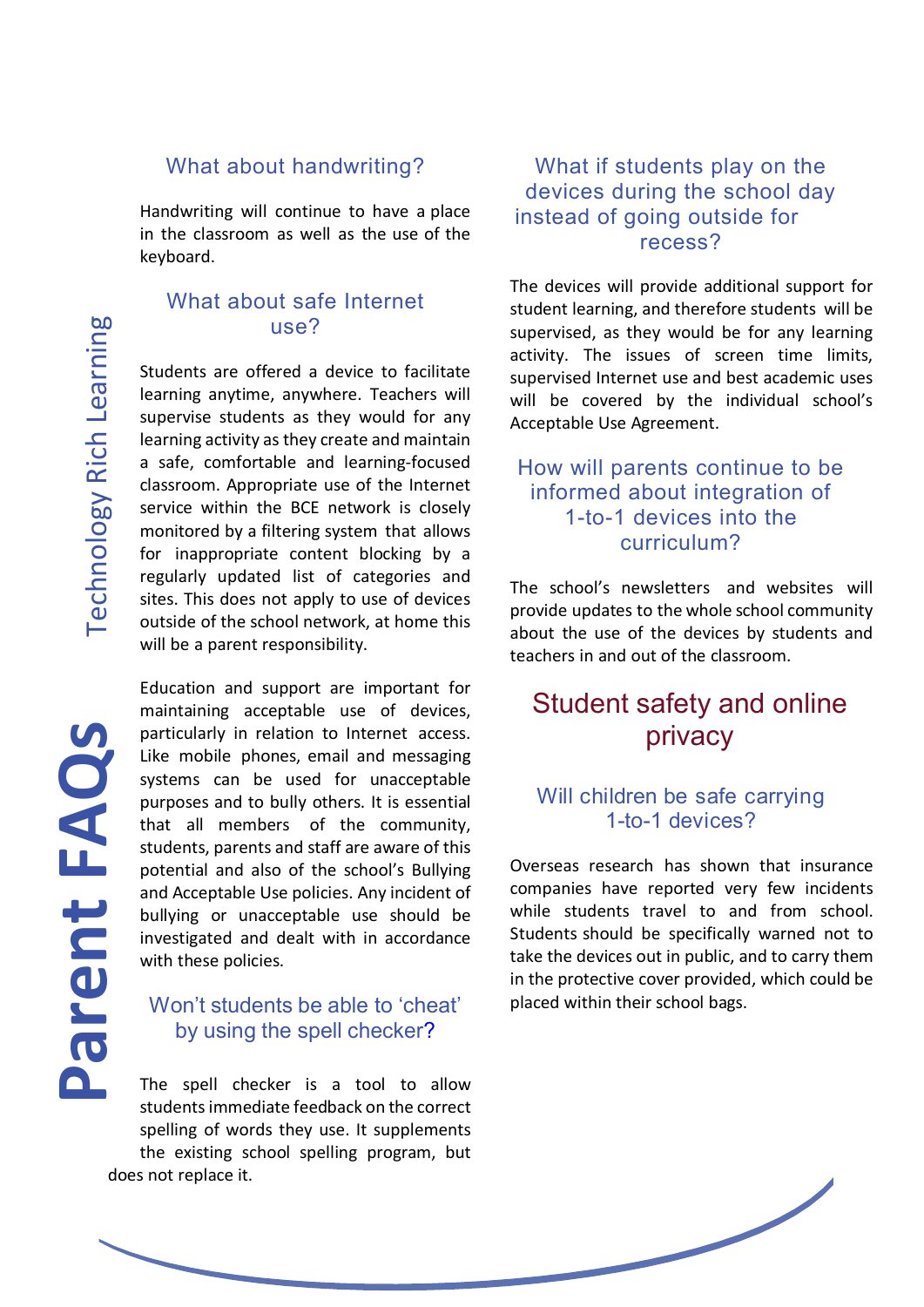Parent FAQs

#### Are these devices going to add to the heavy loads students carry from home to school?

The device has been deliberately chosen for a number of reasons, including its weight specifications. The device will alleviate the need for students to carry calculators and some textbooks, further reducing the weight of items students need to carry to school. The device should not be packed into the bottom of an oversized backpack with other books and items, because this can lead to a compression fracture of the screen.

#### Will the use of laptops promote poor posture, eye strain or hearing issues?

Poor posture and associated strain are generally the product of fixed body position for an extended period of time. Looking at any screen (computer, TV or iPad) for a long period of time without resting your eyes may cause eye strain. With regards to volume levels for headphones, as a general rule the level should be set low enough to hear a person speaking at normal levels when standing one metre away. Teachers will instruct and raise awareness of the importance of good posture, regular break and appropriate volume of headphones.

#### Will the student files on the device be private?

Students can expect their device to be periodically inspected and monitored for appropriate usage. School personnel may request access to the browser history and/or caches as well as any and all files belonging to the student on the laptop as well as stored on the SharePoint sites and BCE web based drives. Students and parents need to be aware that files stored locally or on SharePoint sites and BCE web based drives are not private.

## Evaluation

#### Evaluating the program

Schools may wish to conduct internal action research projects. This may involve areas such as literacy, numeracy, collaboration and attendance. Individual schools may conduct their own evaluation using instruments such as:

- anecdotal evidence provided by teachers, parents and students
- tracking the amount of time students use the 1-to-1 device in classrooms
- surveying parents, students and teachers concerning the impact of 1 to-1 access on student learning.

## Software and **Hardware**

#### What software will be on the devices?

With the help of classroom teachers, BCE has researched and is proposing a standard image that incorporates both BCE-licensed and free open-source software. This image has also been developed to aid students in meeting requirements of the Australian curriculum and to replicate the type of software that is used in the workplace. It is envisaged that this comprehensive and high-quality software list will meet the needs of students over the life of the device; however, schools and students may load additional software to meet their needs subject to appropriate copyright and licensing laws. This image is only available for devices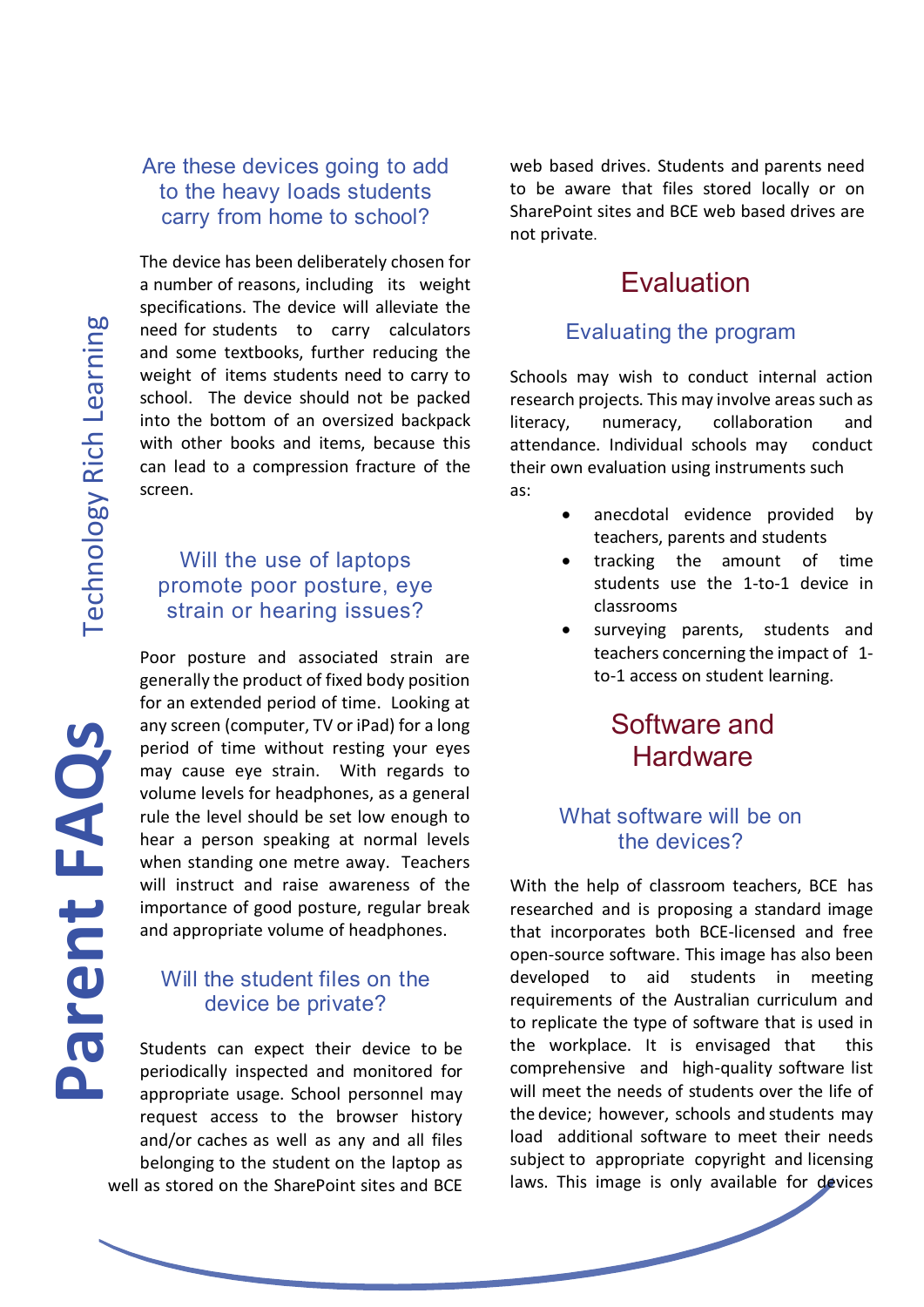purchased from BCE's panel and whilst being used by a BCE school.

A complete list of the software included on the image is available separately.

### What hardware will be offered?

The HP Touch Screen Laptop is a Windows based laptop that has the following features:

- 3yr onsite warranty
- a standard suite of software
- management and security software
- a software image that can be reinstalled by the student
- configured to enable reliable access to online applications, administration and teaching and learning resources
- students will have day-to-day responsibility for the machine including its management and care, both at school and at home.
- laptops will be configured to enable users to connect outside the school network e.g. to home networks.

#### With the warranty, is it our responsibility to deliver the machine to the supplier for repair?

No. BCE have service arrangements in place with suppliers to handle warranty repairs. Students will be required to return a machine needing service or repair to the school that will make the necessary arrangements.

### Is there any charge for schoolbased software installed on machines?

All school software is installed at the school's expense.

# Obligations, costs and maintenance

#### How much does it cost?

Costs for the laptop that will appear on the school fees each term for the years 2016, 2017, 2018 as outlined below and **include insurance.**

| <b>Per School</b><br>Week | Per Term | <b>Total for</b><br>each year<br>$(x3 \text{ years})$ |
|---------------------------|----------|-------------------------------------------------------|
| \$11.55                   | \$112.50 | \$450.00                                              |

## Why does the school need insurance cover on these computers?

The current school contents policies do not cover the use of the computer by a student outside of school grounds. The school needs to establish the insurance arrangements as the computer must remain the property of the school for a period of 3 years – parents do not obtain ownership of the device at the end of the 3 year period. At the end of the 3 year period, some laptops may be offered for sale by tender.

In the event of a total loss of the computer, replacement will be negotiated by the parents in conversation with the Principal.

What payment/discount will the school be giving to users that go towards the expense of contents insurance, home Internet connection, line rental, electricity cost, printer ink and paper?

None. A family can choose to allow a laptop to be connected onto their home Internet service or printer.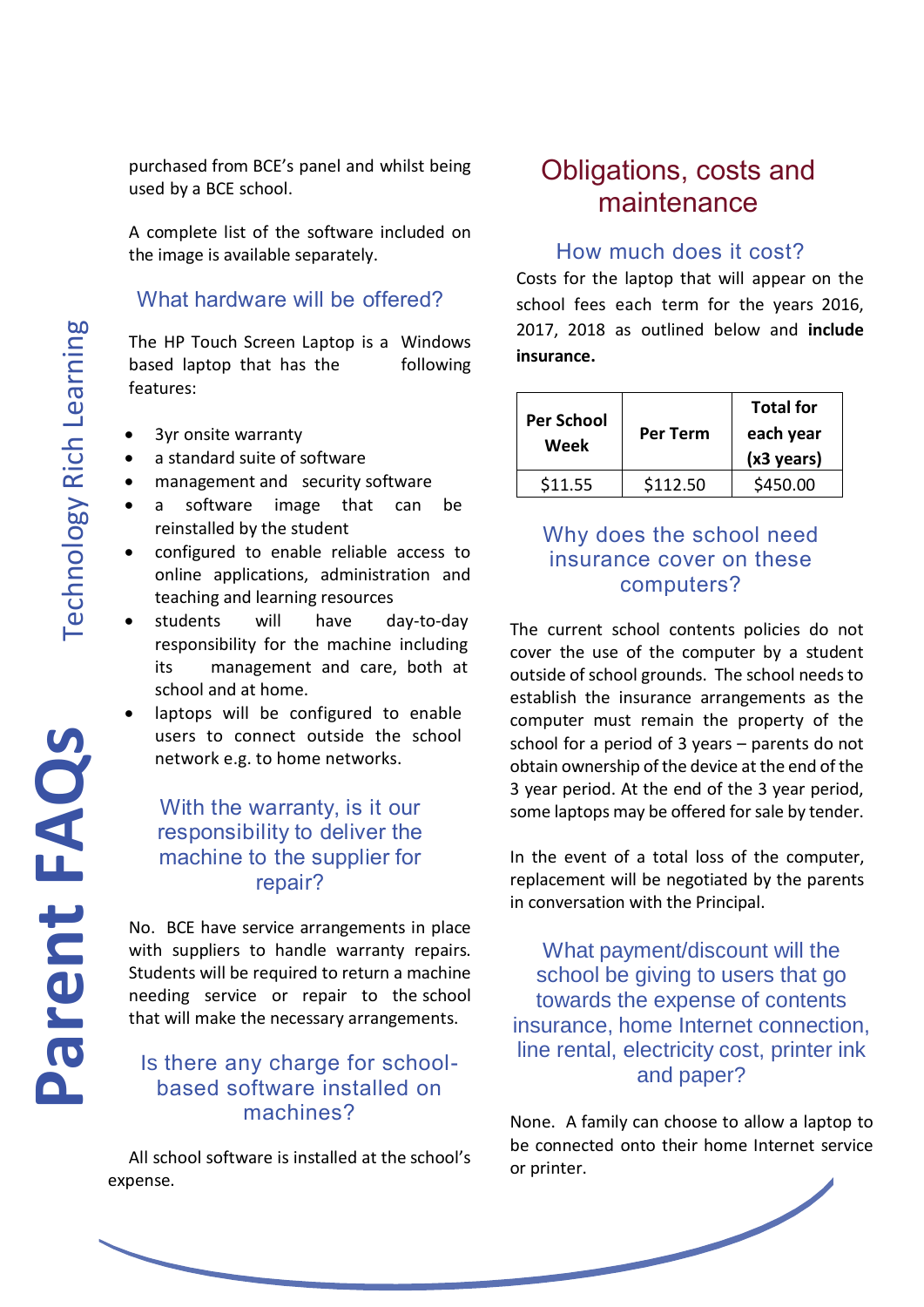What are the learning outcomes of the student whose parents do not agree to the terms and conditions of the supply and usage of the computer?

Students will be educated and address the same learning outcomes they do today.

### How does a student participate if they do not have a computer?

Students will be given access to a computer, which might or might not be located in their current classroom. These computers will not be able to be taken home.

### Can students bring their own devices from home instead?

Home devices are not configured to the school network, can be a source of viruses and are often not enabled with the licensed software. Home devices may not be licensed to use the school image and maintenance issues may not be resolved in an appropriate time frame. Therefore, other laptops from home may not be brought to school and are not suitable for this program.

#### Will textbooks still need to be purchased?

Yes. Many books are not yet on CD. When they become available and it is advantageous, they may be loaded directly on the devices' hard drive. Some book suppliers who have CDbased textbooks require the purchase of the book in addition to the CD or charge more for the CD than the book. In these cases it is cheaper to continue to use the textbook.

#### Is the device password protected?

Students will be prompted to log on with a password when turning on the device. A password-protected device may help protect students' personal information in incidents of loss or theft.

#### Can students install their own software?

Software may be installed where students hold appropriate licenses. It is the student's responsibility to ensure that there is enough hard drive space and RAM available to engage in all educational requirements. Music and movies will be allowed for academic and recreational reasons, provided copyright obligations are met. Downloading music, games and videos from the internet during school hours is prohibited e xcept when directed by a teacher. The national Copyright Advisory Group (CAG) has developed the Smart copying Website[:](http://www.smartcopying.edu.au/scw/go) 

#### **[http://www.smartcopying.edu.au/sc.w/go](http://www.smartcopying.edu.au/scw/go)**

to provide a comprehensive guide to copyright issues affecting Australian schools.

If software is required by a class for academic purposes, the school will purchase licenses and make arrangements for the installation of the software for student use. Permanent changes such as engraving, marking, painting or drawing will not be permitted as the device remains the property of the school. However students will be able to personalise the software interface and background.

#### Where do the devices go when not in use?

When not in use, the devices should be in a student's locked classroom. An unattended device around buildings or school grounds will be picked up immediately by a staff member and treated as a lost item. This could incur a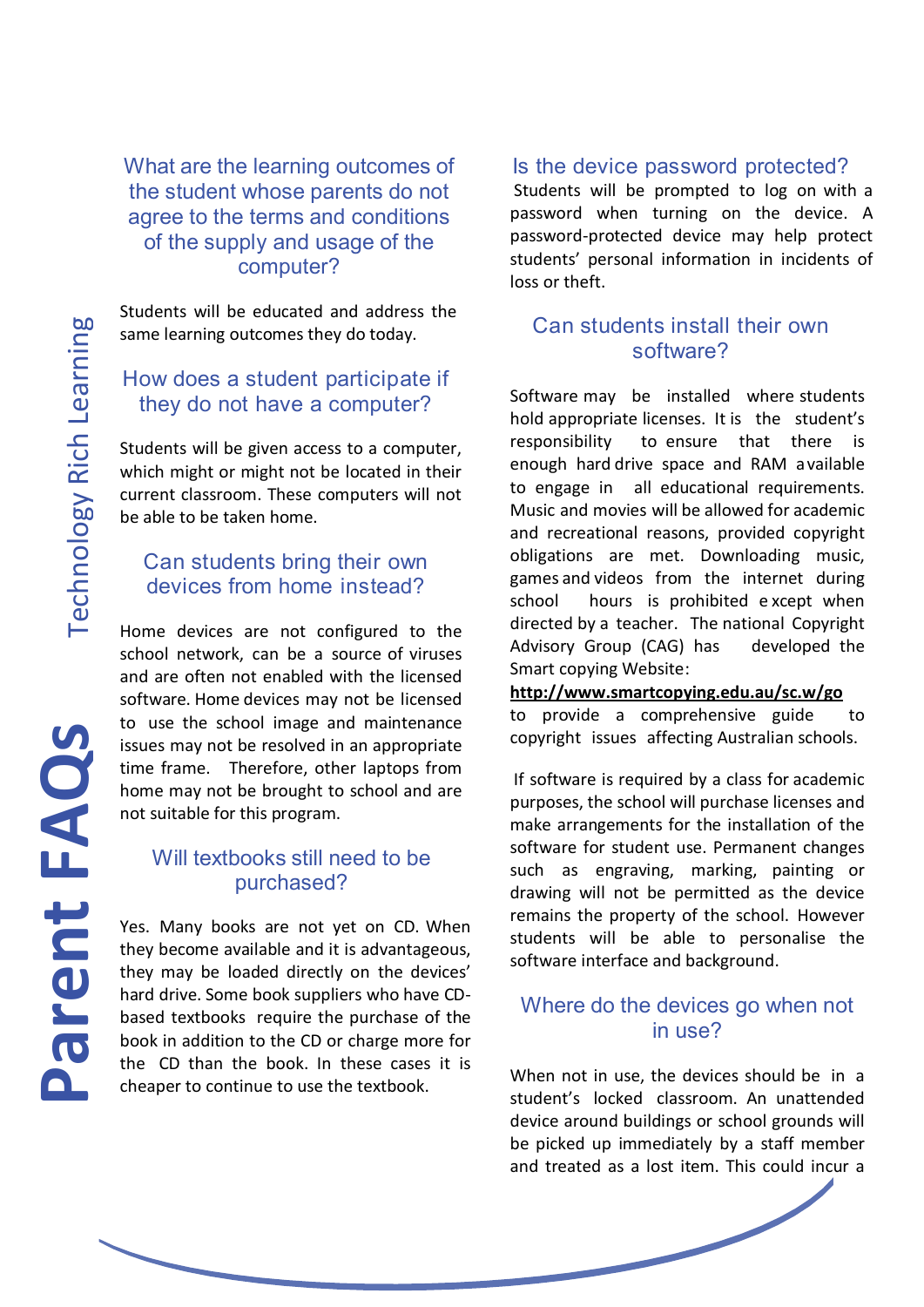**Technology Rich Learning** 

penalty in accordance with school policy.

#### What about flat batteries? Will students "plug in" in the classrooms?

Students are expected to charge the device overnight and to bring it fully charged to school each day. The school will have one extra charger available to manage the charging of a battery during the day on the rare occasion this is needed.

#### What about equipment breakdown or if a student forgets to bring it to school?

Although the computers selected will be robust and reliable, the reality is that sometime things will go wrong. All laptops are covered by a three year warranty. Any hardware fault is covered under this warranty. More importantly, the school will have a limited bank of spare laptops that will be swapped in and out of service when a computer requires a repair or if a student forgets to bring it from home. This means that a student will have access to a computer at all times, unless there are multiple faults currently being processed.

#### Are the computers covered by insurance for damage, loss or theft?

Each device will be covered by an Accidental Damage Program for accidental damage caused at school. If accidental damage occurs to a laptop, the student needs to report the damage or situation immediately to their class teacher or other staff member. If the damage is due to negligence, carelessness or willful damage, an excess fee of \$150 will be payable to the school.

**Please note:** Repeat incidents of damage will attract an escalating excess at the discretion of the Principal.

When the device is damaged off site (student's home) an excess of \$150 will be payable to the school for claims made under the Accidental Damage Program.

**Please note:** Repeat incidents of damage will attract an escalating excess at the discretion of the Principal.

The devices will be insured by the school for loss or theft. Loss or theft of a laptop is to be notified immediately to the school administration and not later than 24 hours after the event. A Queensland Police Reference Number should accompany this. An excess fee up to \$500 will be payable to the school depending on circumstances and will be at the discretion of the Principal.

## Home use of devices

#### The school monitors usage at school, but who monitors it at home?

That is the responsibility of the parents. When off school grounds, parents have full authority to monitor device usage. Examples of this include:

- encourage use in a family room and not in the bedroom.
- restrict use at certain times of the evening or weekend
- advise not to take on long trips, and
- examine the documents and other contents of the device.

#### How can students access the internet from home?

Home Internet connection is not supplied by the school or BCE. If there is an existing